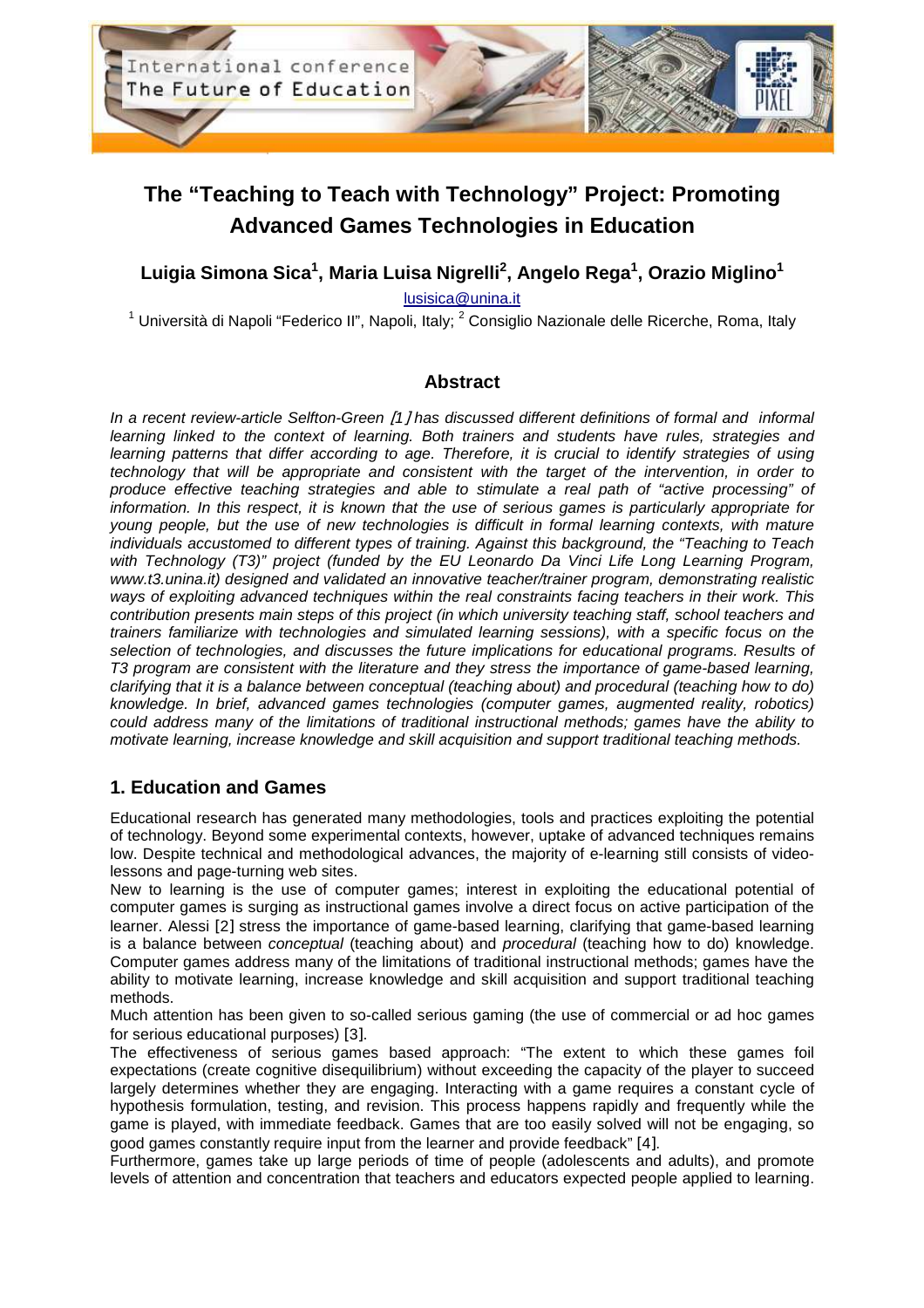

Therefore, what can the education sector learn and use from these games in order to improve the learning process and to make learning fun?

# **2. The "Teaching to Teach with Technology" Project**

In order to give an answer to that question, the "Teaching to Teach with Technology (T3)" project (funded by the EU Leonardo Da Vinci Life Long Learning Program, www.t3.unina.it) designed and validated an innovative teacher/trainer program to promote the use of advanced learning technology by: university teaching staff in Spain; secondary school teachers in UK; trainers involved in VET in Italy. The Project started in December 2009 and is organized into work packages. The milestone of the project are: Needs Analysis; Selection of technologies; Methodology and Learning program; Testing, Trials of the Training Programme, production of guide-lines for games use.

Key features of the program include: theoretical classes discussing the features and advantage of the new technologies; practical workshops, in which learners (university teaching staff, teachers and trainers) simulate learning sessions and familiarize with technologies; project work, in which learners prepare learning projects for use in their own classes, implement the project, and evaluate the results; joint assessment of the results by participants in the program.

The final output of the project is a set of freely available tools, designed to encourage uptake of new learning technologies for use in universities, schools and professional training.

#### **2.2 How can we use the games? Learning to teach**

It's important to underline that before games can take on a meaningful role in formal or informal education, the education sector and the wider public need to better understand the potential and diversity of such 'tools'. In fact, Blunt [5] advocates that pedagogical methods are typically influenced by the available technologies of the period. Due to the pervasiveness and evolution of technology, students often learn differently from how their educators learnt.

Both psychological and educational literature stressed that the real context, which takes place in the educational relationship, plays a key role in the choice of methods and processes that involve the teaching-learning process [6]. The different learning contexts, in fact, need and use different means of transferring knowledge and they need to be calibrated on partners, setting, and real or virtual places. In fact, it is known that the use of serious games is particularly appropriate for young people, because in order to play the children have to learn something [7] [8]. Instead, the use of new technologies is difficult in formal learning contexts, with mature individuals, accustomed to different types of training [1].

For these reasons, T3 project defined different steps of exploring games for educators (for more detailes see www.t3.unina.it). The principle underlying the definition of the learning we're proposing is the classic of learning through doing [6]. Through the exploration of few steps, the user may initially familiarize with the use of games in education and, then, he can learn to use them in order of increasing complexity ranging from a closed mode to an open mode using.

The closed and open system definition aims at representing a training strategy based on instructions, closed systems, or on a more constructivist strategy (open systems). In a technological point of view, the new learning technologies can be distinguished in [9]: closed systems (tools and platforms developed by professionals which deal with a particular subject area and can be used for educational / training purpose), and open systems (tools and platforms that enable teachers to realize learning environments).

The training program proposes three steps: 1. try sample curriculum; 2. Create your curriculum; 3. Try it in classroom (Tab. 1).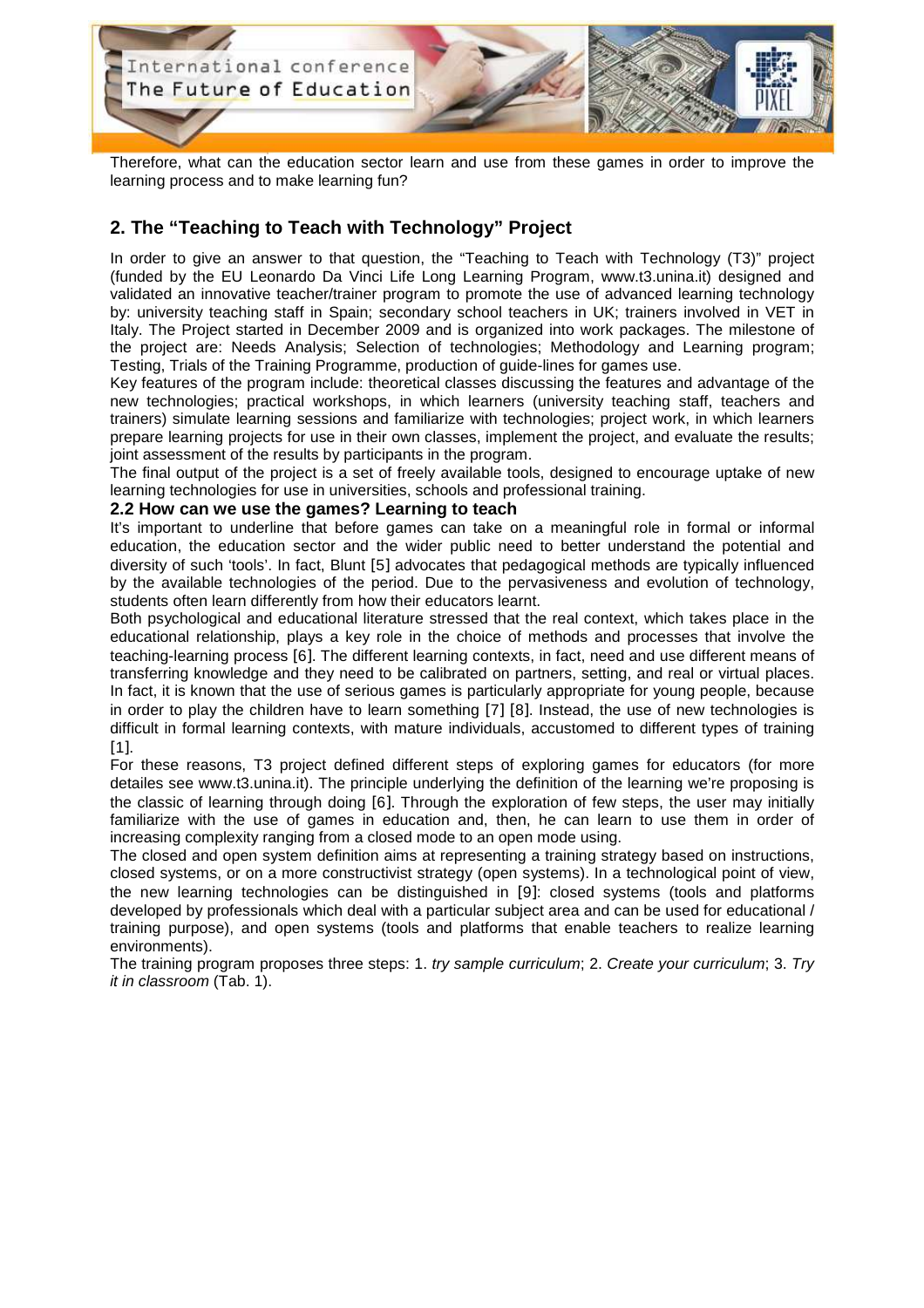

#### **Tab. 1. The training steps of T3 project.**

#### **2.2 What games can we use? Learning strategies and game modes**

A review of the DGBL (digital game-based learning) literature shows that, in general, educators have adopted three approaches for integrating games into the learning process: have students build games from scratch; have educators and/or developers build educational games from scratch to teach students; and integrate commercial off-the-shelf (COTS) games into the classroom. According to Van Eck [4], we assume that the third approach to DGBL is the most promising in the short term because of its practicality and efficacy and in the long term because of its potential to generate the evidence and support we need to entice game companies to begin developing serious games.

This approach involves taking existing games, not necessarily developed as learning games, and using them in the classroom. In Figure 2 same examples of games.

|                   |                                | <b>TYPE OF TEACHING/LEARNING STRATEGY</b>     |                                                                          |                                                                           |
|-------------------|--------------------------------|-----------------------------------------------|--------------------------------------------------------------------------|---------------------------------------------------------------------------|
|                   |                                | <b>Experimenting</b>                          | <b>Experiecing soft skills</b>                                           | <b>Exploring</b>                                                          |
| <b>TECHNOLOGY</b> | <b>Closed</b><br><b>System</b> | • Avida<br>• BestBot<br>• SimCity<br>• Nerone | Dread-Ed<br>$\bullet$<br>Palma<br>$\bullet$                              | Civilasation<br>$\bullet$<br>Age of Empires<br>٠<br>The Sims<br>$\bullet$ |
|                   | Open<br><b>System</b>          | • NetLogo<br>• Lego MindStorms                | Eutopia [13]<br>$\bullet$<br>E-circus<br>$\bullet$<br>Forio<br>$\bullet$ | Anima<br>٠<br>E-adventure<br>٠<br>QR Code<br>$\bullet$                    |

#### **Figure 2. Selection of technology.**

Figure 2 shows a select in of technology linked to the type of teaching/learning strategy involved in games use. The types of technology selected: a. experimenting; b. experiencing soft skills; c. exploring.

a. the "demonstration-experiment" as a teaching strategy is one of the most popular and traditional strategy used by teachers. Perform laboratory experiments is, in fact, the core teachings of many disciplines.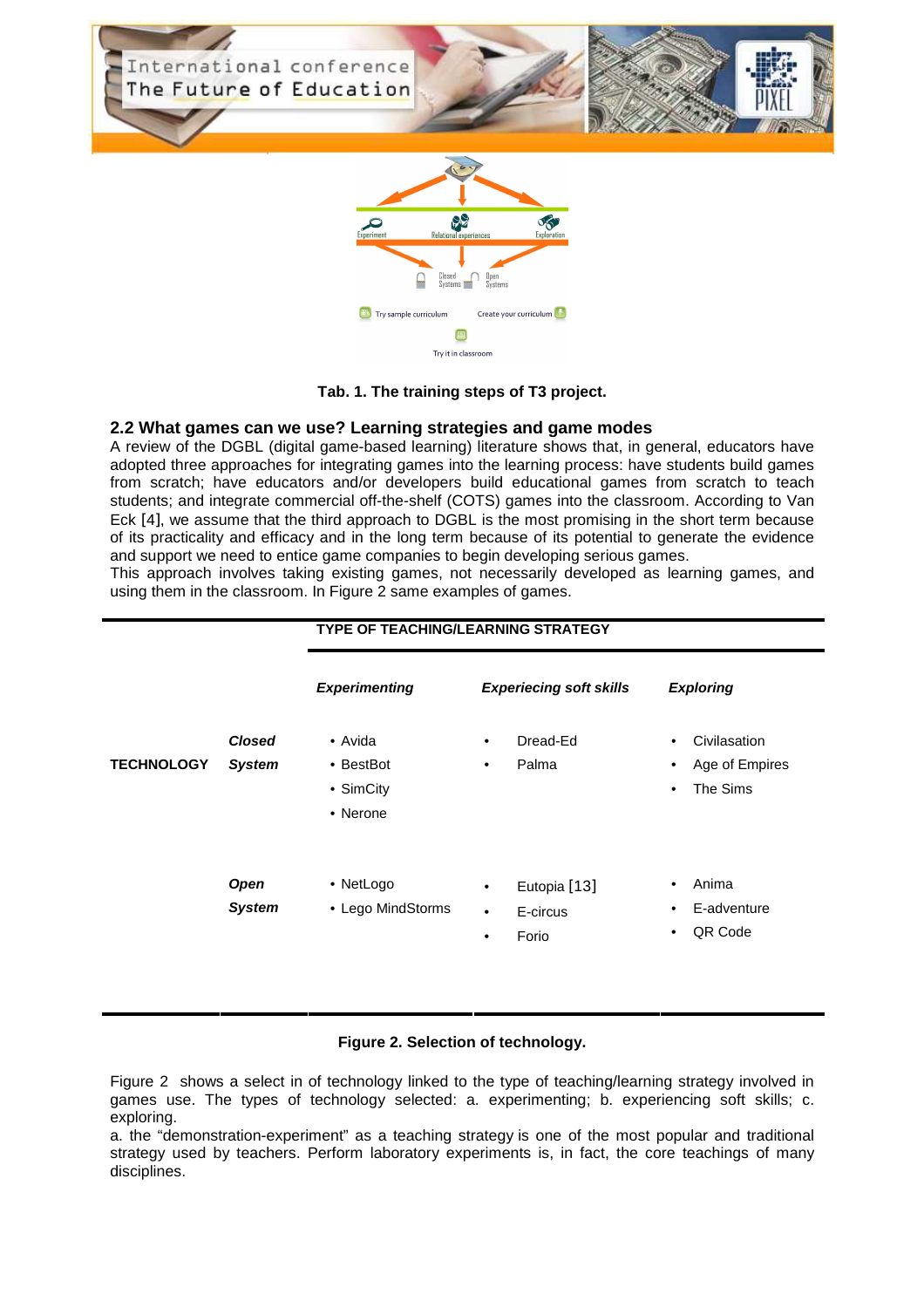International conference The Future of Education



b. "learning by experience" is a fundamental model and is referenced in literature pertaining to "the learning organization". This form of learning has the following characteristics [10]: it is an explicit learning focused on the working environment; it is both individual and collective; it is focused not on knowledge, but on skills, attitudes and expertise; the learner has an active role and consciously learns though collaboration with others and under the guidance of experts in safe environments.

c. "exploring" is an innate human propensity to experience the environments in which they are to act. Many educational practices used to explore this tendency to transfer their skills and knowledge. The adventure games are transpositions in technological environment of this type of educational practice.

# **3. Conclusions**

In light of these considerations, we considered appropriate to calibrate the choice of technologies to be tested taking into account a combination of factors: learning environments, characteristics of the trainers to be trained and subject matter. The learning process is highly dependent on the direct participation within a specific activity. This implies that very little learning is achieved in the traditional sense of the term. Describing the learning process using the metaphor of "scaffolding" may be useful as a guideline and provide assistance in understanding it [6].

The different learning contexts, as stressed above, need different means of transferring knowledge and they need to be calibrated on: partners, setting, and real or virtual places. Both trainers and students also have rules, strategies and learning patterns that differ according to age (as cognitive and psycho-social development; eg "digital natives" vs. "digital immigrants"; [11]). Therefore, it is crucial to identify strategies of using technology that will be appropriate and consistent with the target of the intervention, in order to produce effective teaching strategies and able to stimulate a real path of "active processing" of information [12].

In conclusion, the experimental step of T3-project, that is still under way, leads us to believe that the use of new technologies can also be applied in education. According to scientific literature [12], in fact, there are advantages to strictly cognitive aspects: the spatial and temporal proximity of stimuli faciliting learning , the relevance or consistency of the material proposed, the different ways of transmitting information, the customization of dynamic teaching / learning .

However, we believe that the use of games in education should be preceded by a period of training and familiarization of educators, in order to bridge generational distance in learning modality. Last few generations of adolescents are much more used to frequent on-line platforms, to engage in videogames, compared to teachers met in various training agencies.

We think it's useful that teachers are approaching the language of learners, to provide a better educational dialogue. In this sense, the project's results are highly encouraging, and T3- program is especially useful in providing a first pragmatic approach to the the use of games in education.

### **References**

[1] Sefton-Green, J. (2006). Report 7: Literature Review in Informal Learning with Technology Outside School. Bristol.

[2] Alessi, S. 2000. Building versus using simulations. In J. M. Spector and T. M. Anderson, eds. Integrated and holistic perspectives on learning, instruction and technology: Understanding complexity. Dordrecht: Kluwer.

[3] Jves, B. And Junglas, I. (2008). Ape Forum: Business Implications Of Virtual Worlds And Serious Games. Mis Quarterly Executive, 7(3), Pp. 151-156.

[4] Van Eck, R. Digital Game-Based Learning: It's Not Just the Digital Natives Who Are Restless. EDUCAUSE Review, vol. 41, no. 2 (March/April 2006): 16–30, p. 5.

[5] Blunt, R. (2007). Does Game-Based Learning Work? Results from Three Recent Studies. Interservice/Industry Training, Simulation, and Education Conference (I/ITSEC) Papers

[6] Olson, D. and Bruner, J. (1974). "Learning through experience and learning through media," in D. Olson (ed.). Media and Symbols: The Forms of Expression, The 73rd NSSE Yearbook. Chicago: University of Chicago Press.

[7] Jessen, C. (2001). Børn, leg og computerspil. Odense: Odense Universitetsforlag

[8] Laudon, K. C. and Laudon, J. P. (2007). Management Information Systems: Managing the Digital Firm, Tenth Edition. Pearson-Prentice Hall. Upper Saddle River, NJ.